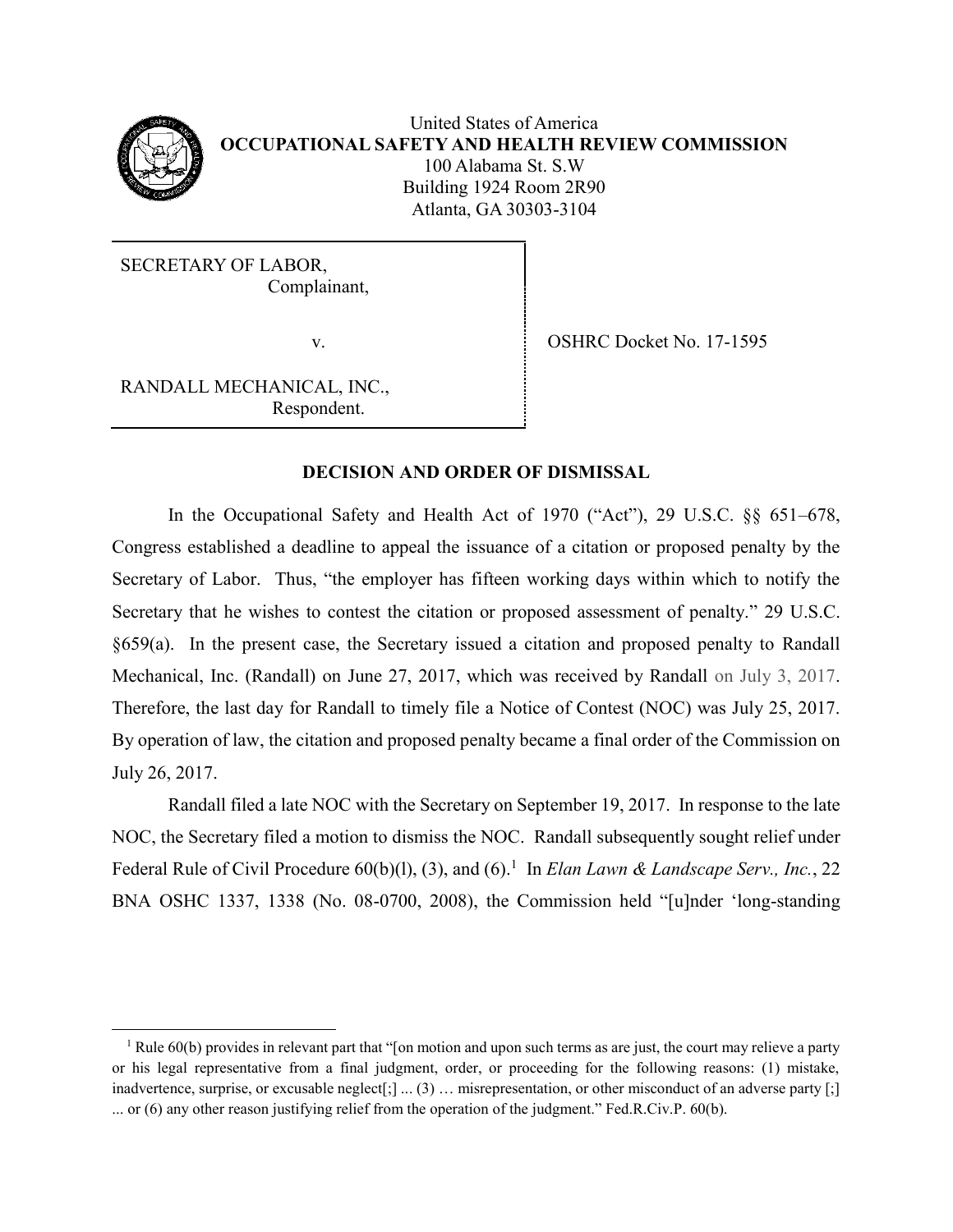Commission precedent,' relief may be granted under Rule 60(b) from a final judgment that is due to a late-filed NOC."<sup>2</sup>

Although this Court rejected Rule 60(b)(3) and (6) as grounds for relief, it granted relief under Rule 60(b)(l), finding that Randall's failure to submit its NOC in a timely fashion was due to "excusable neglect." In reaching this conclusion, this Court addressed factors identified as

 $\overline{\phantom{a}}$ 

In *Hamer v. Neighborhood Hous. Servs. of Chicago*, 138 S. Ct. 13 (2017), the Supreme Court recently reminded us that "an appeal filing deadline prescribed by statute will be regarded as 'jurisdictional,' meaning that late filing of the appeal notice necessitates dismissal of the appeal." *Hamer*, 138 S. Ct. at 17 (citing *Bowles v. Russell*, 551 U.S. 205, 210–213 (2007)). "[I]t is axiomatic that the Federal Rules of Civil Procedure do not create or withdraw federal jurisdiction." *Id.* (citing *Owen Equipment & Erection Co. v. Kroger*, 437 U.S. 365, 370 (1978)); *see also*, *Sibbach v. Wilson & Co.*, 312 U.S. 1, 10 (1941) (noting "the inability of a court, by rule, to extend or restrict the jurisdiction conferred by a statute"). "Accordingly, a provision governing the time to appeal in a civil action qualifies as jurisdictional only if Congress sets the time." *Hamer* 138 S. Ct. at 17.

In cases **not** involving the transfer of adjudicatory authority from one Article III court to another, such as in Commission cases, the Supreme Court applies the following rule: a statutory limitation on coverage is jurisdictional "[i]f the Legislature clearly states that a threshold limitation on a statute's scope shall count as jurisdictional." *Arbaugh v. Y & H Corp.,* 546 U.S. 500, 515 (2006). "This is not to say that Congress must incant magic words in order to speak clearly. We consider 'context, including this Court's interpretations of similar provisions in many years past,' as probative of whether Congress intended a particular provision to rank as jurisdictional*.*" *Reed Elsevier, Inc. v. Muchnick*, 559 U.S. 154, 168 (2010). Here, Congress set the time to appeal in the OSH Act by mandating that an employer notify the Secretary within fifteen working days from its receipt of an OSHA citation if it wishes to contest the citation and proposed penalty. 29 U.S.C. § 659(a). Traditional tools of statutory construction also plainly show that Congress imbued a procedural bar with jurisdictional consequences since it mandated if a NOC is not filed by the employer within such time, "the citation and the assessment, as proposed, shall be deemed a final order of the Commission and not subject to review by any court or agency." *Id.* Therefore, Congress clearly intended this particular provision to rank as jurisdictional.

"Failure to comply with a jurisdictional time prescription, we have maintained, deprives a court of adjudicatory authority over the case, necessitating dismissal—a 'drastic' result." *Hamer*, 138 S. Ct. at 17 (quoting *Henderson v. Shinseki*, 562 U.S. 428, 435 (2011). "[W]hen an 'appeal has not been prosecuted ... within the time limited by the acts of Congress, it must be dismissed for want of jurisdiction.' " *Bowles*, 551 U.S. at 213 (citation omitted). The jurisdictional defect is not subject to waiver or forfeiture and may be raised at any time in the court of first instance and on direct appeal. *Kontrick,* 540 U.S., at 455. In contrast to the ordinary operation of our adversarial system, courts are obliged to notice jurisdictional issues and raise them on their own initiative. *Shinseki,* 562 U.S. at 434. In light of the Supreme Court's holdings in *Hamer*, *Shinseki*, *Bowles*, *Kontrick*, and *Sibbach*, if this Court were not bound by the Commission's *Branciforte* holding, it would dismiss the late NOC for lack of jurisdiction.

<sup>2</sup> In *Plessey, Inc.*, 2 BNA OSHC 1302 (No. 946, 1974), the Commission held that it could apply Rule 60(b) to modify a decision and order of an administrative law judge that became final pursuant to section 12(j) of the Act, but it could not grant Rule 60(b) relief to modify a citation and penalty that became a final order pursuant to section 10(a) of the Act. In holding that it could not provide Rule 60(b) relief to modify such an order, the Commission stated that, since the employer failed to file a timely notice of contest, the Commission did not have subject-matter jurisdiction and, thus, was barred by the express language of section 10(a) from affording relief. The *Plessey* rule was abrogated in *Branciforte Builders, Inc.*, 9 BNA OSHC 2113, 2117 (No. 80-1920, 1981) when the Commission held that even in late notice of contest cases, the employer may be granted relief under Rule 60(b). The Court notes *Branciforte* appears to be inconsistent with subsequent Supreme Court precedent, which would mandate a late NOC be dismissed for want of jurisdiction.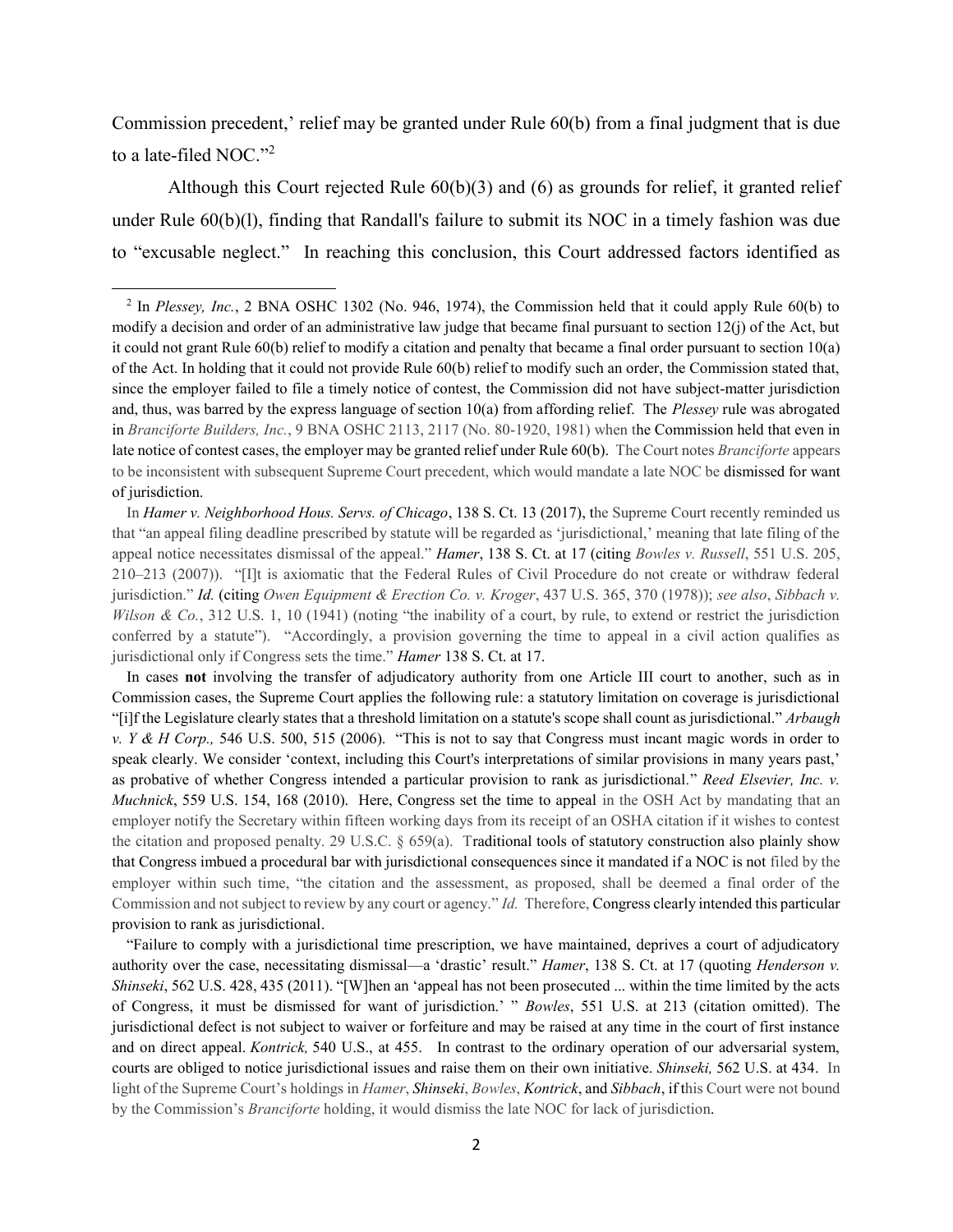pertinent by the Supreme Court in *Pioneer Investment Services Co. v. Brunswick Assocs. Ltd. P'ship*, 507 U.S. 380 (1993), and relied on in Commission cases, to assess whether there was a basis for finding excusable neglect.

The Secretary filed a petition seeking interlocutory review of this Court's order granting Rule 60(b)(l) relief and the Commission subsequently issued a Notice on the petition, which found the standard for interlocutory relief has not been met. Nonetheless, the Commission noted that under long-settled Commission precedent, "[a] *key factor* in evaluating whether a party's delay in filing was due to excusable neglect is 'the reason for the delay, including whether it was within the reasonable control of the movant.'" Commission Notice, p. 4 (February 22, 2018) (emphasis in original) (*quoting A. W. Ross, Inc.*, 19 BNA OSHC 1147, 1148 (No. 99-0945, 2000) (emphasis added)). The Secretary has now moved the Court to reconsider its order granting Rule 60(b)(l) relief in light of the Commission's Notice.

This Court is compelled to follow Commission precedent since a Commission judge is not free to decide cases in ways that directly conflict with Commission precedent. *See Gulf & W. Food Prods. Co.*, 4 BNA OSHC 1436, 1439 (No. 6804, 1976) (consolidated) (orderly administration of Act requires that administrative law judges follow Commission precedent). *See also Grossman Steel & Aluminum Corp.*, 4 BNA OSHC 1185, 1188 (No. 4409, 1976) (Commission requires its judges to follow precedents established by the Commission, unless reversed by the Supreme Court); *Maxwell Well Serv. Inc., d/b/a Circle M Well Servicing*, 13 BNA OSHC 2109, 2110 (No. 87-1534, 1989) ("Commission's judges are bound by Commission precedent."). *Accord Accu-Namics, Inc. v. Occupational Safety & Health Review Comm'n*, 515 F.2d 828, 834 (5th Cir. 1975) (the statutory scheme contemplates that the Commission is the fact-finder, and the judge is an arm of the Commission for that purpose).

This Court already found no merit in Randall's assertion it was delayed in filing its NOC due to its inability to obtain relevant procedural information. This was so because the explicit terms of the citation issued to Randall informed Randall in underlined and bold text: "**Unless you inform the Area Director in writing that you intend to contest the citation(s) and/or proposed penalty(ies) within 15 working days after receipt, the citation(s) and the proposed penaltv(ies) will become a final order of the Occupational Safety and Health Review Commission and may not be reviewed by any court or agency.**"